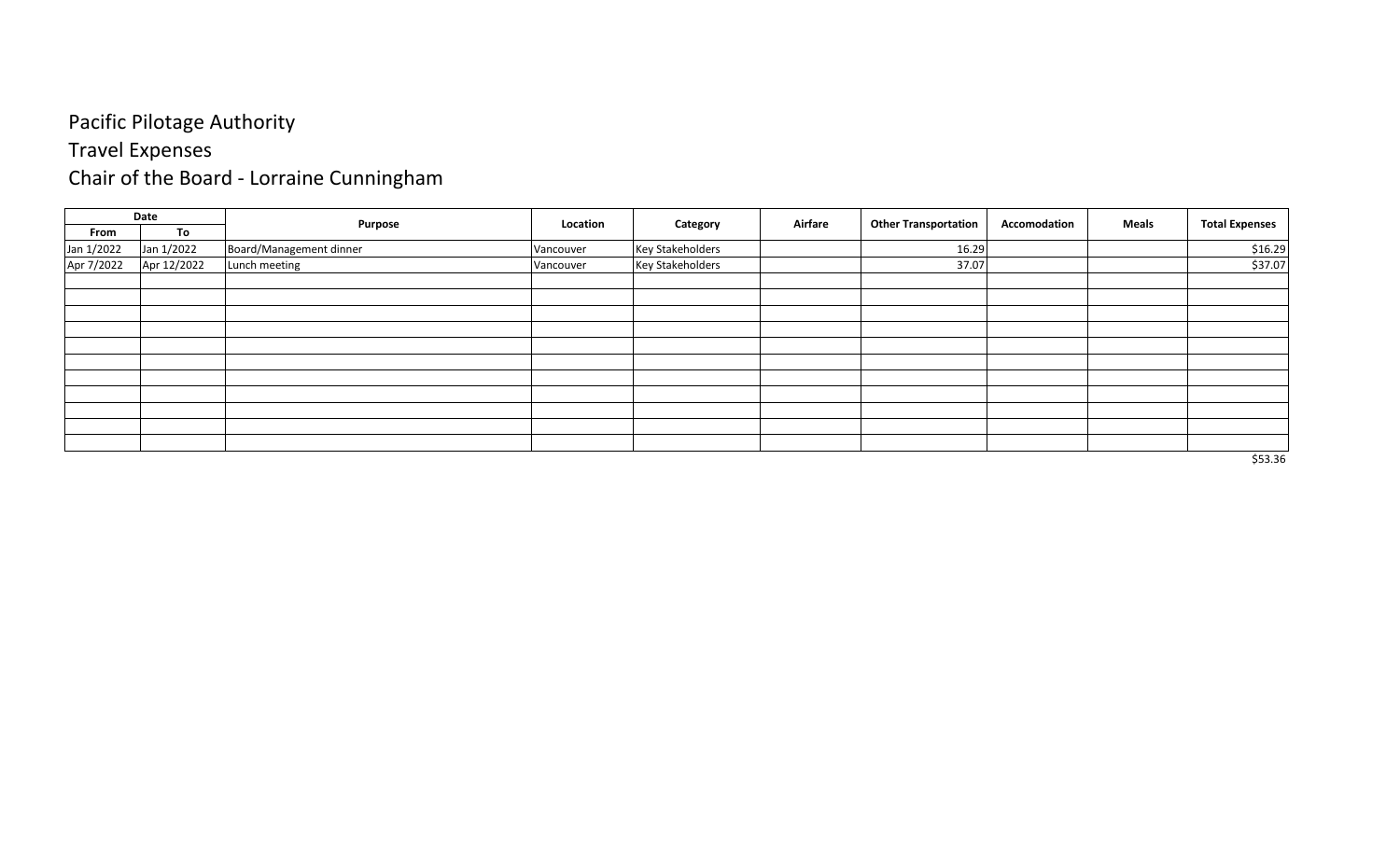# Travel Expenses

### Board Member - Peter Bernard

|      | Date |         | Location | Airfare  | <b>Other Transportation</b> | Accomodation | <b>Meals</b> | <b>Total Expenses</b> |
|------|------|---------|----------|----------|-----------------------------|--------------|--------------|-----------------------|
| From | To   | Purpose |          | Category |                             |              |              |                       |
|      |      |         |          |          |                             |              |              |                       |
|      |      |         |          |          |                             |              |              |                       |
|      |      |         |          |          |                             |              |              |                       |
|      |      |         |          |          |                             |              |              |                       |
|      |      |         |          |          |                             |              |              |                       |
|      |      |         |          |          |                             |              |              |                       |
|      |      |         |          |          |                             |              |              |                       |
|      |      |         |          |          |                             |              |              |                       |
|      |      |         |          |          |                             |              |              |                       |
|      |      |         |          |          |                             |              |              |                       |
|      |      |         |          |          |                             |              |              |                       |
|      |      |         |          |          |                             |              |              |                       |
|      |      |         |          |          |                             |              |              |                       |
|      |      |         |          |          |                             |              |              |                       |
|      |      |         |          |          |                             |              |              |                       |
|      |      |         |          |          |                             |              |              |                       |
|      |      |         |          |          |                             |              |              | $\mathsf{O}$          |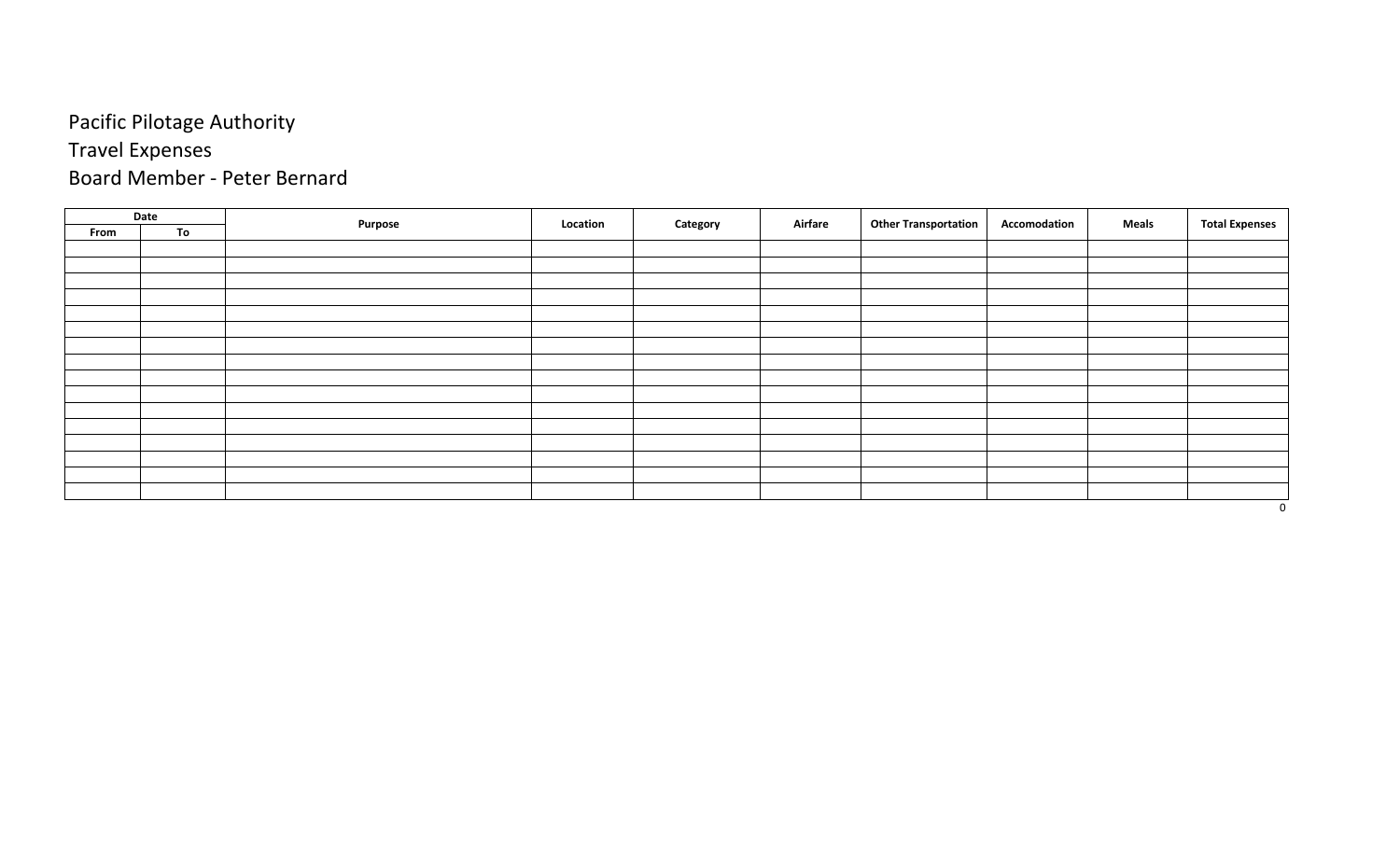# Travel Expenses

# Board Member - Katherine Bright

|      | Date | Purpose | Location | Category | Airfare | <b>Other Transportation</b> | Accomodation | <b>Meals</b> | <b>Total Expenses</b> |
|------|------|---------|----------|----------|---------|-----------------------------|--------------|--------------|-----------------------|
| From | To   |         |          |          |         |                             |              |              |                       |
|      |      |         |          |          |         |                             |              |              |                       |
|      |      |         |          |          |         |                             |              |              |                       |
|      |      |         |          |          |         |                             |              |              |                       |
|      |      |         |          |          |         |                             |              |              |                       |
|      |      |         |          |          |         |                             |              |              |                       |
|      |      |         |          |          |         |                             |              |              |                       |
|      |      |         |          |          |         |                             |              |              |                       |
|      |      |         |          |          |         |                             |              |              |                       |
|      |      |         |          |          |         |                             |              |              |                       |
|      |      |         |          |          |         |                             |              |              |                       |
|      |      |         |          |          |         |                             |              |              |                       |
|      |      |         |          |          |         |                             |              |              |                       |
|      |      |         |          |          |         |                             |              |              |                       |
|      |      |         |          |          |         |                             |              |              |                       |
|      |      |         |          |          |         |                             |              |              |                       |
|      |      |         |          |          |         |                             |              |              |                       |
|      |      |         |          |          |         |                             |              |              | 0                     |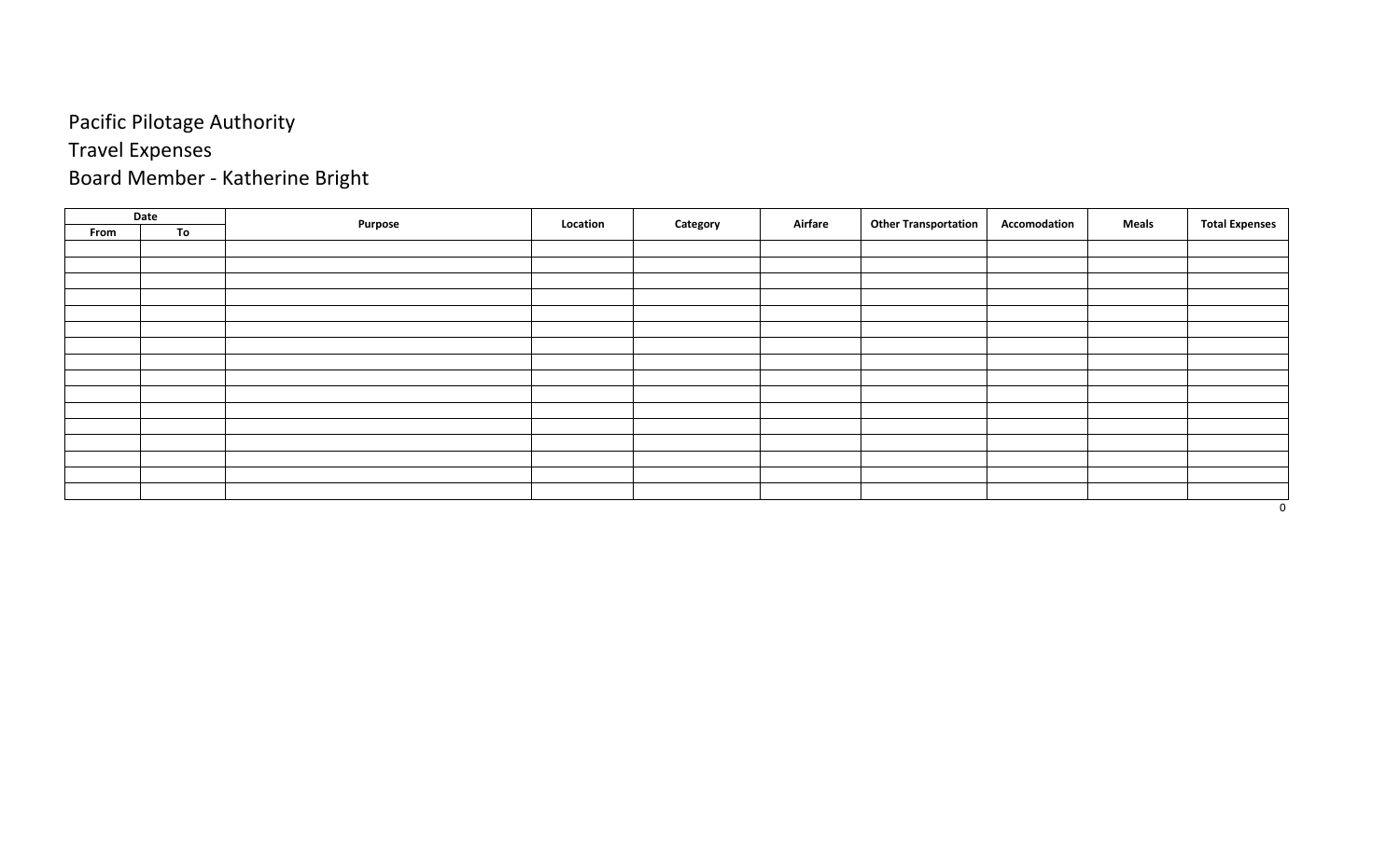#### Travel Expenses Board Member - Allan Ranger

|      | Date | Purpose | Location | Category | Airfare | <b>Other Transportation</b> | Accomodation | <b>Meals</b> | <b>Total Expenses</b> |
|------|------|---------|----------|----------|---------|-----------------------------|--------------|--------------|-----------------------|
| From | To   |         |          |          |         |                             |              |              |                       |
|      |      |         |          |          |         |                             |              |              |                       |
|      |      |         |          |          |         |                             |              |              |                       |
|      |      |         |          |          |         |                             |              |              |                       |
|      |      |         |          |          |         |                             |              |              |                       |
|      |      |         |          |          |         |                             |              |              |                       |
|      |      |         |          |          |         |                             |              |              |                       |
|      |      |         |          |          |         |                             |              |              |                       |
|      |      |         |          |          |         |                             |              |              |                       |
|      |      |         |          |          |         |                             |              |              |                       |
|      |      |         |          |          |         |                             |              |              |                       |
|      |      |         |          |          |         |                             |              |              |                       |
|      |      |         |          |          |         |                             |              |              |                       |
|      |      |         |          |          |         |                             |              |              |                       |
|      |      |         |          |          |         |                             |              |              |                       |
|      |      |         |          |          |         |                             |              |              |                       |
|      |      |         |          |          |         |                             |              |              |                       |
|      |      |         |          |          |         |                             |              |              |                       |
|      |      |         |          |          |         |                             |              |              |                       |
|      |      |         |          |          |         |                             |              |              |                       |
|      |      |         |          |          |         |                             |              |              | \$0.00                |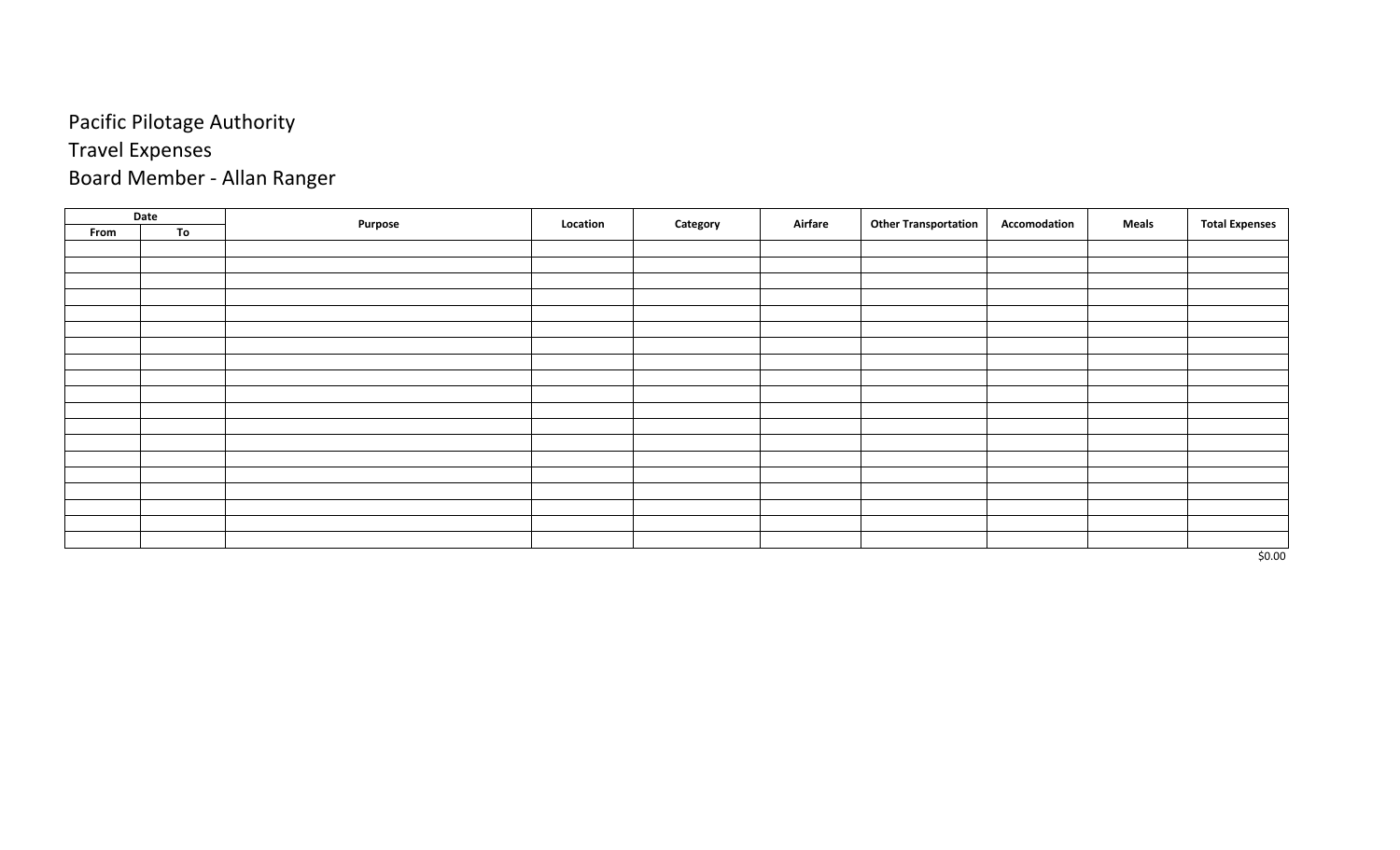### Travel Expenses

### Board Member - Victoria Withers

|      | Date |         | Location |          | <b>Airfare</b> | <b>Other Transportation</b> | Accomodation<br><b>Meals</b> | <b>Total Expenses</b> |
|------|------|---------|----------|----------|----------------|-----------------------------|------------------------------|-----------------------|
| From | To   | Purpose |          | Category |                |                             |                              |                       |
|      |      |         |          |          |                |                             |                              |                       |
|      |      |         |          |          |                |                             |                              |                       |
|      |      |         |          |          |                |                             |                              |                       |
|      |      |         |          |          |                |                             |                              |                       |
|      |      |         |          |          |                |                             |                              |                       |
|      |      |         |          |          |                |                             |                              |                       |
|      |      |         |          |          |                |                             |                              |                       |
|      |      |         |          |          |                |                             |                              |                       |
|      |      |         |          |          |                |                             |                              |                       |
|      |      |         |          |          |                |                             |                              |                       |
|      |      |         |          |          |                |                             |                              |                       |
|      |      |         |          |          |                |                             |                              |                       |
|      |      |         |          |          |                |                             |                              |                       |
|      |      |         |          |          |                |                             |                              |                       |
|      |      |         |          |          |                |                             |                              |                       |
|      |      |         |          |          |                |                             |                              |                       |
|      |      |         |          |          |                |                             |                              |                       |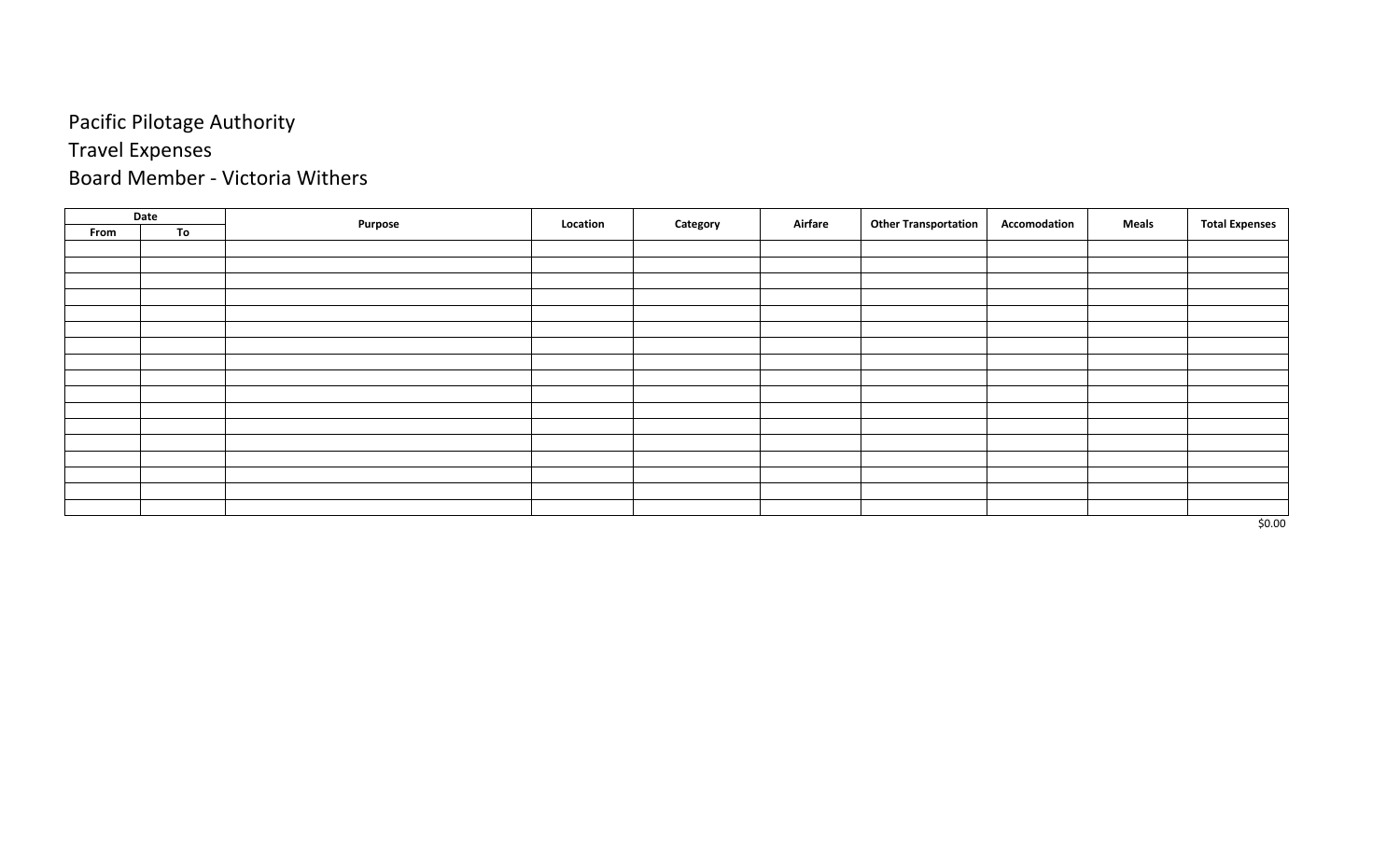### Travel Expenses Board Member - Vasilki Raptis

|      | Date | Purpose | Location | Category | <b>Airfare</b> | <b>Other Transportation</b> | Accomodation | <b>Meals</b> | <b>Total Expenses</b> |
|------|------|---------|----------|----------|----------------|-----------------------------|--------------|--------------|-----------------------|
| From | To   |         |          |          |                |                             |              |              |                       |
|      |      |         |          |          |                |                             |              |              |                       |
|      |      |         |          |          |                |                             |              |              |                       |
|      |      |         |          |          |                |                             |              |              |                       |
|      |      |         |          |          |                |                             |              |              |                       |
|      |      |         |          |          |                |                             |              |              |                       |
|      |      |         |          |          |                |                             |              |              |                       |
|      |      |         |          |          |                |                             |              |              |                       |
|      |      |         |          |          |                |                             |              |              |                       |
|      |      |         |          |          |                |                             |              |              |                       |
|      |      |         |          |          |                |                             |              |              |                       |
|      |      |         |          |          |                |                             |              |              |                       |
|      |      |         |          |          |                |                             |              |              |                       |
|      |      |         |          |          |                |                             |              |              |                       |
|      |      |         |          |          |                |                             |              |              |                       |
|      |      |         |          |          |                |                             |              |              |                       |
|      |      |         |          |          |                |                             |              |              |                       |
|      |      |         |          |          |                |                             |              |              |                       |

 $\overline{0}$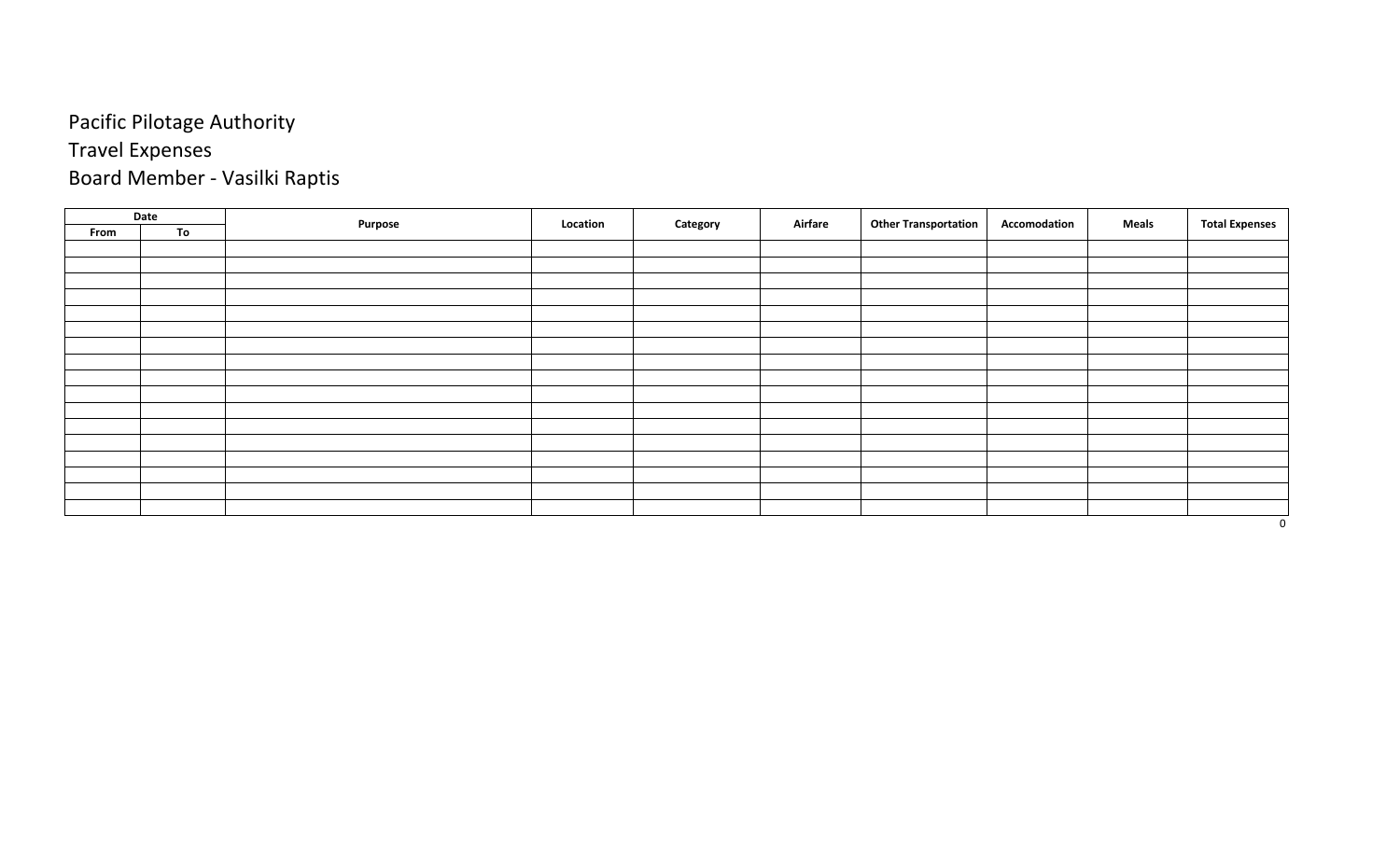Travel Expenses

Board Member - Donald (Jamie) Marshall

|      | Date | Purpose | Location |          | Airfare | <b>Other Transportation</b> | Accomodation | <b>Meals</b> | <b>Total Expenses</b> |
|------|------|---------|----------|----------|---------|-----------------------------|--------------|--------------|-----------------------|
| From | To   |         |          | Category |         |                             |              |              |                       |
|      |      |         |          |          |         |                             |              |              |                       |
|      |      |         |          |          |         |                             |              |              |                       |
|      |      |         |          |          |         |                             |              |              |                       |
|      |      |         |          |          |         |                             |              |              |                       |
|      |      |         |          |          |         |                             |              |              |                       |
|      |      |         |          |          |         |                             |              |              |                       |
|      |      |         |          |          |         |                             |              |              |                       |
|      |      |         |          |          |         |                             |              |              |                       |
|      |      |         |          |          |         |                             |              |              |                       |
|      |      |         |          |          |         |                             |              |              |                       |
|      |      |         |          |          |         |                             |              |              |                       |
|      |      |         |          |          |         |                             |              |              |                       |
|      |      |         |          |          |         |                             |              |              |                       |
|      |      |         |          |          |         |                             |              |              |                       |
|      |      |         |          |          |         |                             |              |              |                       |
|      |      |         |          |          |         |                             |              |              |                       |
|      |      |         |          |          |         |                             |              |              |                       |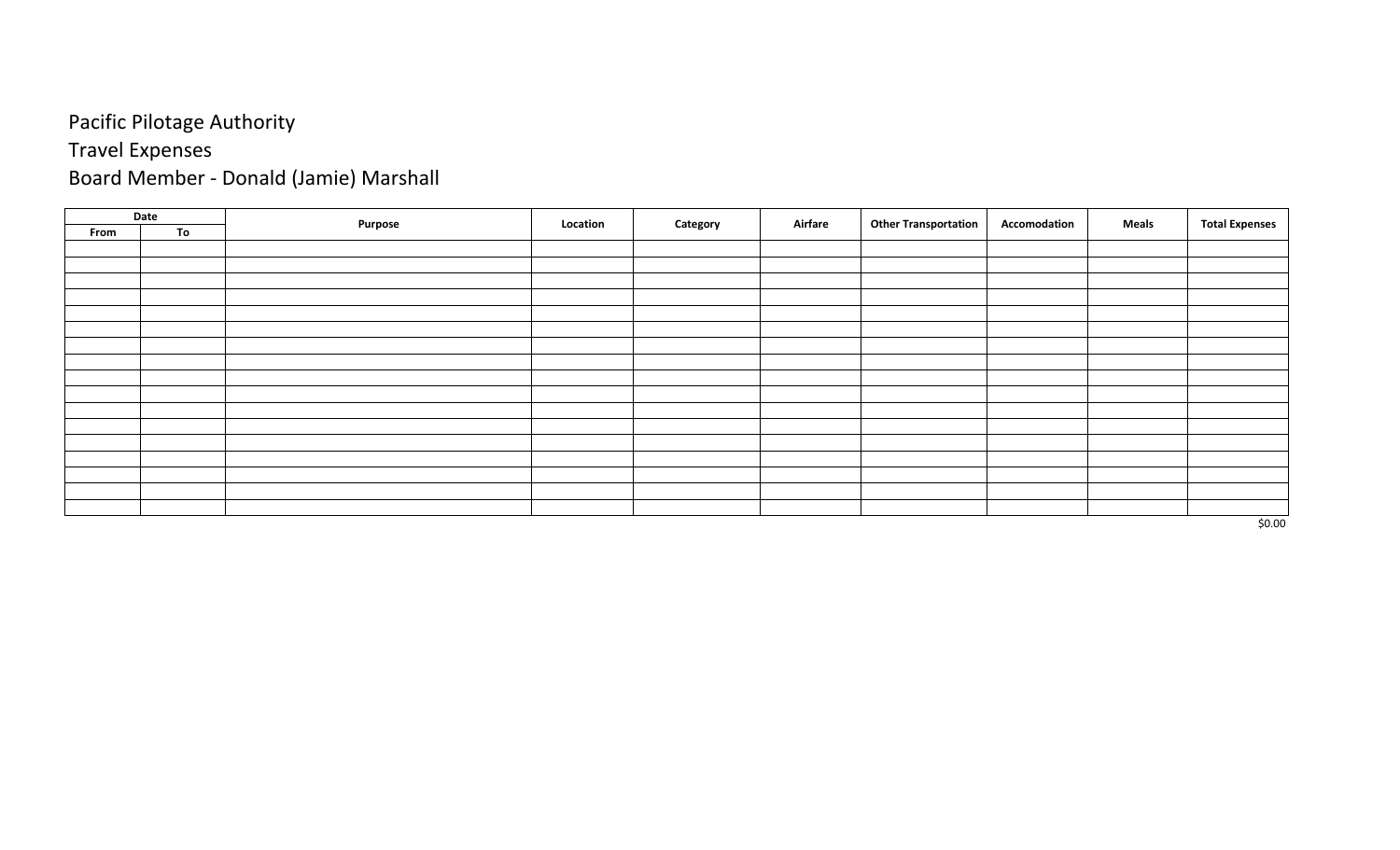### Travel Expenses

### CEO - Kevin Obermeyer

|                         | Date        |                                   | Location  |                         | Airfare    |                             | Accomodation | <b>Meals</b> | <b>Total Expenses</b> |
|-------------------------|-------------|-----------------------------------|-----------|-------------------------|------------|-----------------------------|--------------|--------------|-----------------------|
| From                    | To          | <b>Purpose</b>                    |           | Category                |            | <b>Other Transportation</b> |              |              |                       |
| Feb 28/2022             | Feb 28/2022 | IMPA conference Jun 11-18 2022    | Mexico    | <b>Key Stakeholders</b> | \$1,363.01 |                             | \$2,767.12   |              | \$4,130.13            |
| Mar 16/2022             | Mar 16/2022 | IMPA registration fee (Jun 11-18) | Mexico    | <b>Key Stakeholders</b> |            |                             |              |              | \$1,728.96            |
| Mar 15/2022 Mar 15/2022 |             | WESTAC conference (Apr 20-22)     | Regina    | <b>Key Stakeholders</b> | \$1,756.25 |                             |              |              | \$1,756.25            |
| Mar 31/2022 Mar 31/2022 |             | CEO and Industry meeting          | Vancouver | <b>Key Stakeholders</b> |            |                             | \$169.78     |              | \$169.78              |
| Apr 22/2022             | Apr 23/2022 | <b>WESTAC conference</b>          | Regina    | <b>Key Stakeholders</b> |            | \$20.00                     | \$325.36     |              | \$345.36              |
| Apr 30/2022             | Apr 30/2022 | School presentation in Nanaimo    | Nanaimo   | <b>Key Stakeholders</b> |            | \$152.30                    |              | \$120.60     | \$272.90              |
|                         |             |                                   |           |                         |            |                             |              |              |                       |
|                         |             |                                   |           |                         |            |                             |              |              |                       |
|                         |             |                                   |           |                         |            |                             |              |              |                       |
|                         |             |                                   |           |                         |            |                             |              |              |                       |
|                         |             |                                   |           |                         |            |                             |              |              |                       |
|                         |             |                                   |           |                         |            |                             |              |              |                       |
|                         |             |                                   |           |                         |            |                             |              |              |                       |
|                         |             |                                   |           |                         |            |                             |              |              |                       |
|                         |             |                                   |           |                         |            |                             |              |              |                       |
|                         |             |                                   |           |                         |            |                             |              |              |                       |
|                         |             |                                   |           |                         |            |                             |              |              |                       |

\$8,403.38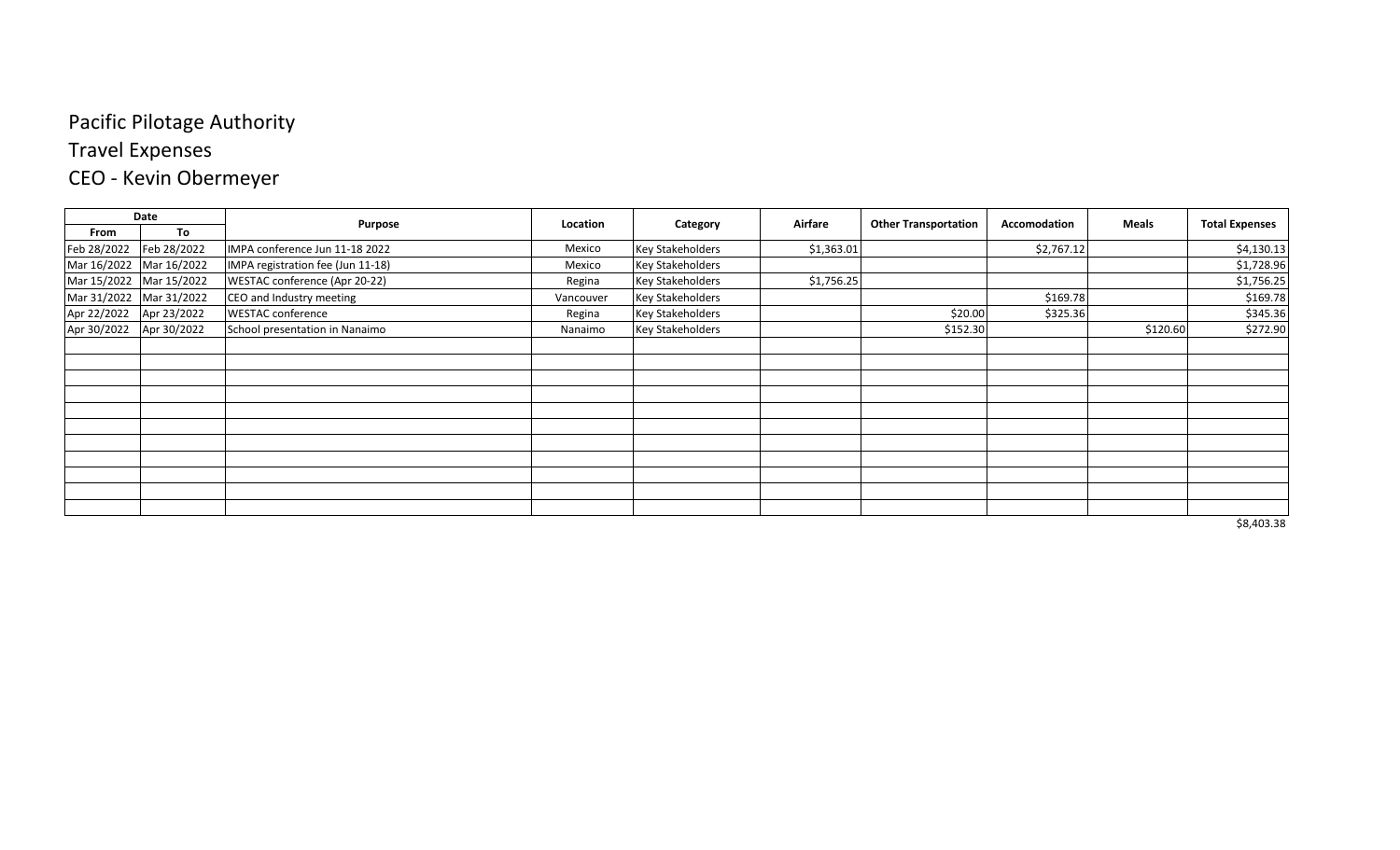# Travel Expenses

# CFO - Stuart Mackenzie

|      | Date | Purpose | Location |          | Airfare | <b>Other Transportation</b> | Accomodation<br><b>Meals</b> | <b>Total Expenses</b> |
|------|------|---------|----------|----------|---------|-----------------------------|------------------------------|-----------------------|
| From | To   |         |          | Category |         |                             |                              |                       |
|      |      |         |          |          |         |                             |                              |                       |
|      |      |         |          |          |         |                             |                              |                       |
|      |      |         |          |          |         |                             |                              |                       |
|      |      |         |          |          |         |                             |                              |                       |
|      |      |         |          |          |         |                             |                              |                       |
|      |      |         |          |          |         |                             |                              |                       |
|      |      |         |          |          |         |                             |                              |                       |
|      |      |         |          |          |         |                             |                              |                       |
|      |      |         |          |          |         |                             |                              |                       |
|      |      |         |          |          |         |                             |                              |                       |
|      |      |         |          |          |         |                             |                              |                       |
|      |      |         |          |          |         |                             |                              |                       |
|      |      |         |          |          |         |                             |                              |                       |
|      |      |         |          |          |         |                             |                              |                       |
|      |      |         |          |          |         |                             |                              |                       |
|      |      |         |          |          |         |                             |                              |                       |
|      |      |         |          |          |         |                             |                              |                       |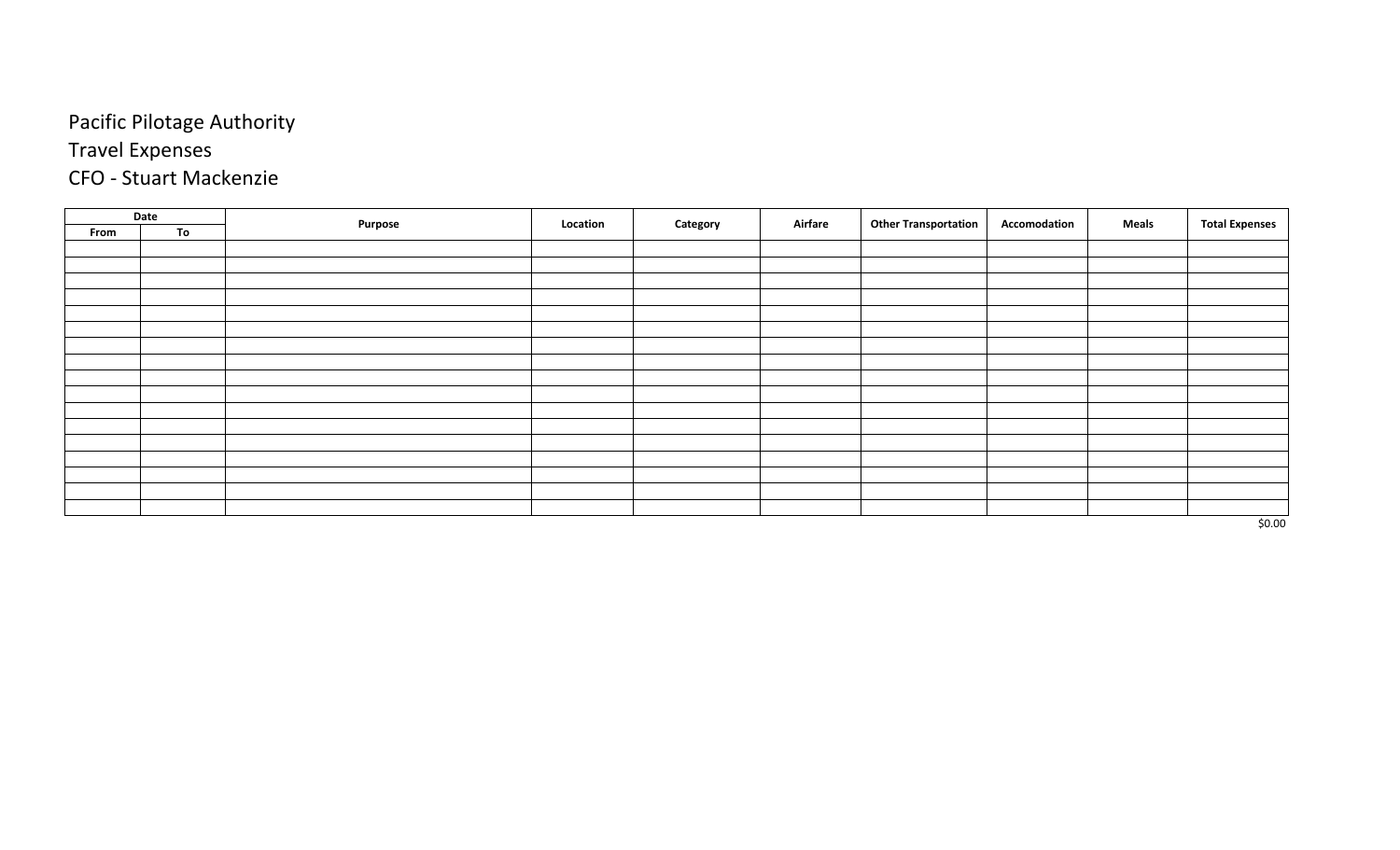#### Travel Expenses

### Director, Pilotage & Industry Liaison - Brian Young

|             | Date        |                           |             |                         | Airfare | <b>Other Transportation</b> | Accomodation | <b>Meals</b> | <b>Total Expenses</b> |
|-------------|-------------|---------------------------|-------------|-------------------------|---------|-----------------------------|--------------|--------------|-----------------------|
| From        | To          | Purpose                   | Location    | Category                |         |                             |              |              |                       |
| Feb 28/2022 | Feb 28/2022 | AWO Conference            | Los Angeles | <b>Key Stakeholders</b> | 829.60  |                             |              |              | \$829.60              |
| Mar 7/2022  | Mar 10/2022 | AWO Conference            | Los Angeles | <b>Key Stakeholders</b> |         | 549.24                      | 554.37       |              | \$1,103.61            |
| Apr 30/2022 | Apr 30/2022 | AWO Conference (Mar 7-10) | Los Angeles | <b>Key Stakeholders</b> |         | 71.69                       |              | 325.84       | \$397.53              |
|             |             |                           |             |                         |         |                             |              |              |                       |
|             |             |                           |             |                         |         |                             |              |              |                       |
|             |             |                           |             |                         |         |                             |              |              |                       |
|             |             |                           |             |                         |         |                             |              |              |                       |
|             |             |                           |             |                         |         |                             |              |              |                       |
|             |             |                           |             |                         |         |                             |              |              |                       |
|             |             |                           |             |                         |         |                             |              |              |                       |
|             |             |                           |             |                         |         |                             |              |              |                       |
|             |             |                           |             |                         |         |                             |              |              |                       |
|             |             |                           |             |                         |         |                             |              |              |                       |
|             |             |                           |             |                         |         |                             |              |              |                       |
|             |             |                           |             |                         |         |                             |              |              |                       |
|             |             |                           |             |                         |         |                             |              |              |                       |
|             |             |                           |             |                         |         |                             |              |              |                       |
|             |             |                           |             |                         |         |                             |              |              |                       |
|             |             |                           |             |                         |         |                             |              |              |                       |
|             |             |                           |             |                         |         |                             |              |              | \$2,330.74            |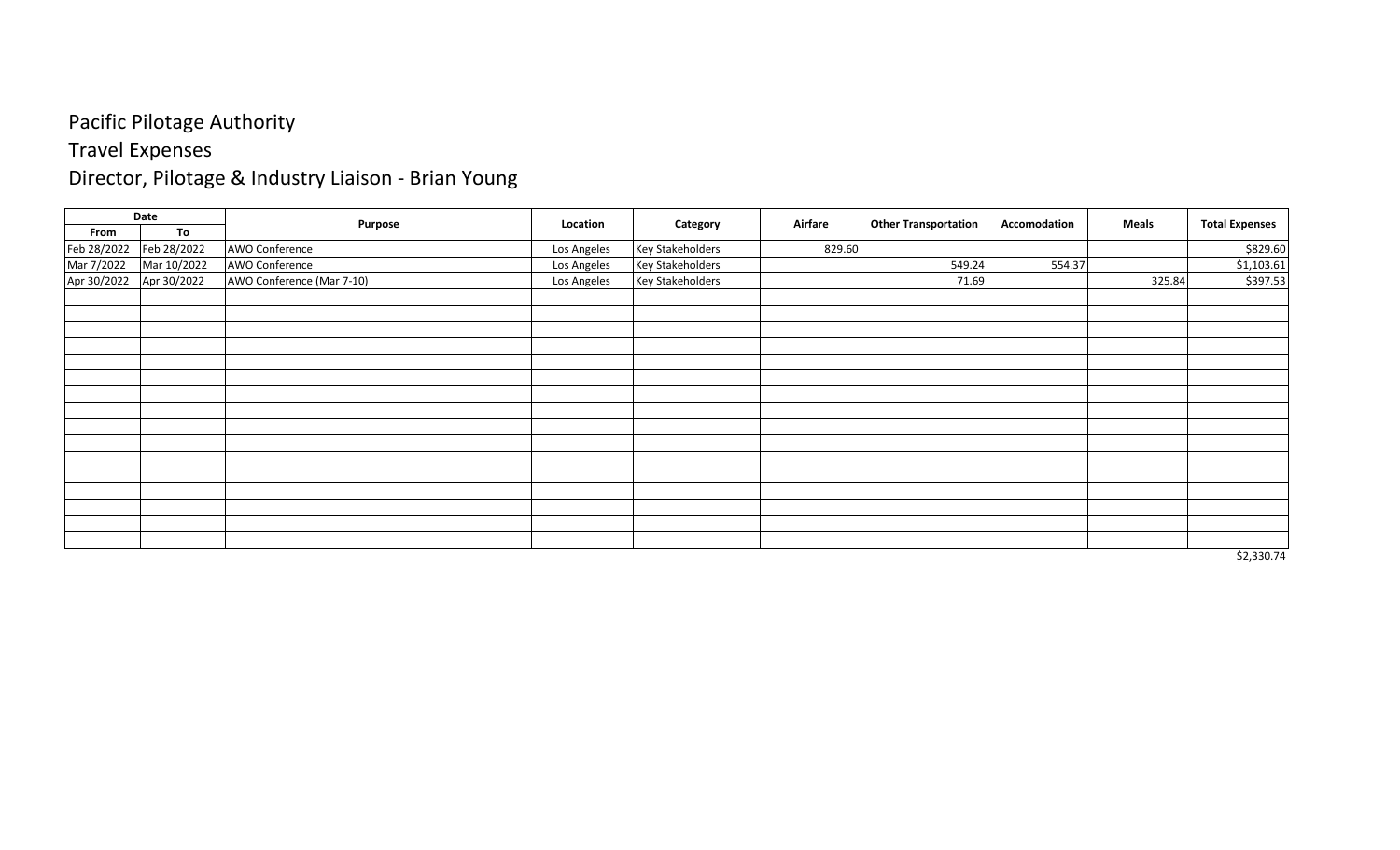#### Travel Expenses

# Director, Pilot Stations and Simulations - Paulo Ekkebus

|                         | Date        |                                        | Location             |                               | Airfare  | <b>Other Transportation</b> | Accomodation | <b>Meals</b> |                       |
|-------------------------|-------------|----------------------------------------|----------------------|-------------------------------|----------|-----------------------------|--------------|--------------|-----------------------|
| From                    | To          | Purpose                                |                      | Category                      |          |                             |              |              | <b>Total Expenses</b> |
| Feb 17/2022             | Feb 17/2022 | Ferry to Victoria for Scout repowering | Victoria             | <b>Operational Activities</b> |          | \$125.10                    |              |              | \$125.10              |
| Feb 28/2022             | Feb 28/2022 | Flight to PR - haul out prep           | Prince Rupert        | <b>Operational Activities</b> | \$791.25 |                             |              |              | \$791.25              |
| Mar 11/2022 Mar 11/2022 |             | Working in Prince Rupert               | <b>Prince Rupert</b> | <b>Operational Activities</b> |          | \$347.85                    | \$176.00     | \$248.10     | \$771.95              |
| Mar 23/2022 Mar 22/2022 |             | Working in Victoria                    | Victoria             | <b>Operational Activities</b> |          | \$550.48                    |              |              | \$550.48              |
| Mar 24/2022             | Mar 30/2022 | Working in Victoria                    | Victoria             | <b>Operational Activities</b> |          | \$375.70                    |              |              | \$375.70              |
| Apr 3/2022              | Apr 14/2022 | Working in Victoria                    | Victoria             | <b>Operational Activities</b> |          | \$432.82                    | \$979.30     | \$860.05     | \$2,272.17            |
|                         |             |                                        |                      |                               |          |                             |              |              |                       |
|                         |             |                                        |                      |                               |          |                             |              |              |                       |
|                         |             |                                        |                      |                               |          |                             |              |              |                       |
|                         |             |                                        |                      |                               |          |                             |              |              |                       |
|                         |             |                                        |                      |                               |          |                             |              |              |                       |
|                         |             |                                        |                      |                               |          |                             |              |              |                       |
|                         |             |                                        |                      |                               |          |                             |              |              |                       |
|                         |             |                                        |                      |                               |          |                             |              |              |                       |
|                         |             |                                        |                      |                               |          |                             |              |              |                       |
|                         |             |                                        |                      |                               |          |                             |              |              |                       |
|                         |             |                                        |                      |                               |          |                             |              |              |                       |
|                         |             |                                        |                      |                               |          |                             |              |              |                       |
|                         |             |                                        |                      |                               |          |                             |              |              |                       |
|                         |             |                                        |                      |                               |          |                             |              |              |                       |
|                         |             |                                        |                      |                               |          |                             |              |              |                       |
|                         |             |                                        |                      |                               |          |                             |              |              |                       |
|                         |             |                                        |                      |                               |          |                             |              |              |                       |
|                         |             |                                        |                      |                               |          |                             |              |              |                       |
|                         |             |                                        |                      |                               |          |                             |              |              |                       |
|                         |             |                                        |                      |                               |          |                             |              |              |                       |
|                         |             |                                        |                      |                               |          |                             |              |              |                       |
|                         |             |                                        |                      |                               |          |                             |              |              | \$4,886.65            |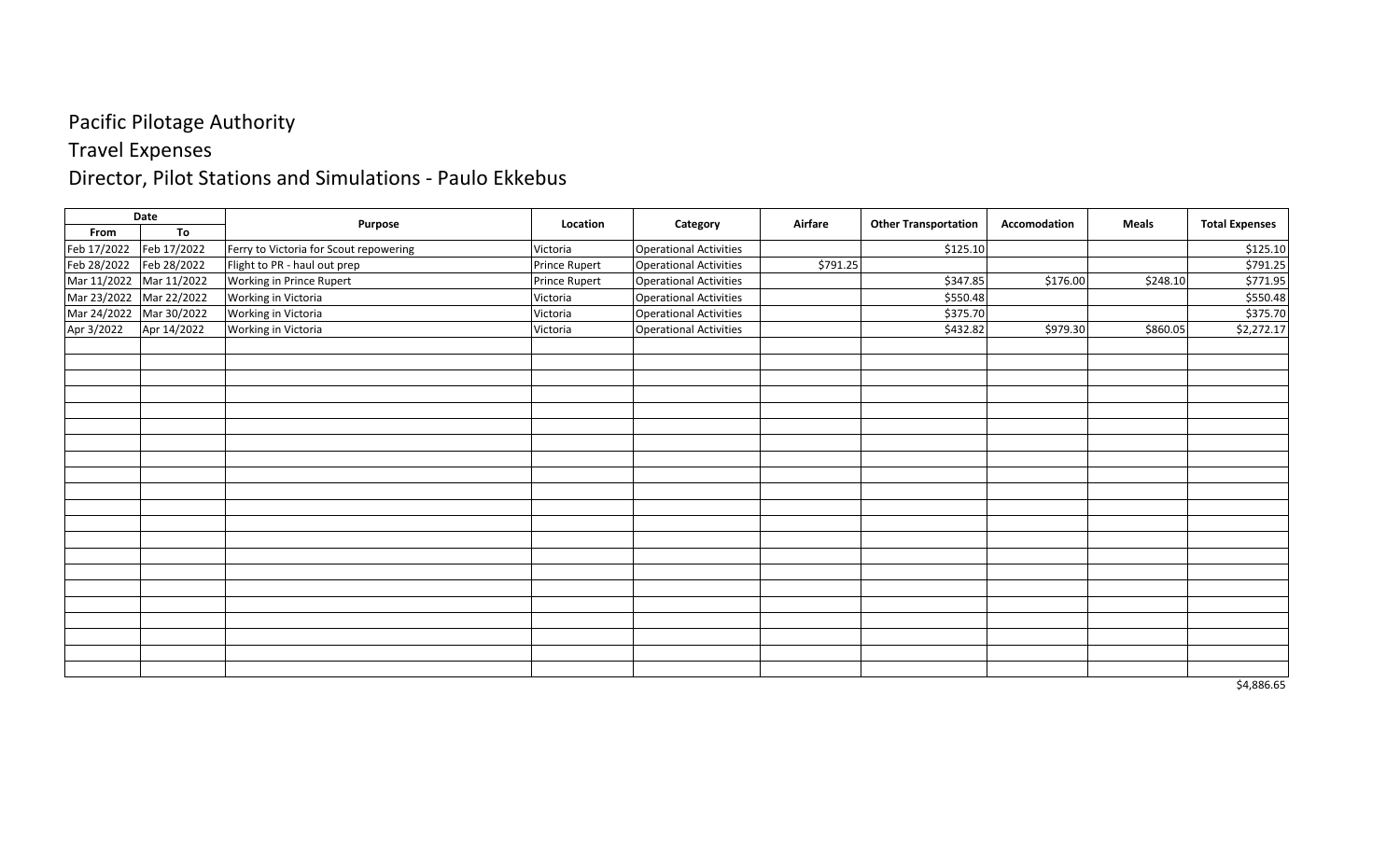#### Travel Expenses

### Director, People and Organizational Development - Danielle Lewis

|                         | Date       |                             | Location |                               | Airfare | <b>Other Transportation</b> | Accomodation | <b>Meals</b> |                       |
|-------------------------|------------|-----------------------------|----------|-------------------------------|---------|-----------------------------|--------------|--------------|-----------------------|
| From                    | To         | Purpose                     |          | Category                      |         |                             |              |              | <b>Total Expenses</b> |
| Mar 31/2022 Mar 31/2022 |            | Danielle Lewis - Interviews | Victoria | <b>Operational Activities</b> |         | 189.60                      |              |              | \$189.60              |
| Apr 4/2022              | Apr 5/2022 | Interviews in Victoria      | Victoria | <b>Operational Activities</b> |         | 79.69                       | 207.47       | 177.10       | \$464.26              |
|                         |            |                             |          |                               |         |                             |              |              |                       |
|                         |            |                             |          |                               |         |                             |              |              |                       |
|                         |            |                             |          |                               |         |                             |              |              |                       |
|                         |            |                             |          |                               |         |                             |              |              |                       |
|                         |            |                             |          |                               |         |                             |              |              |                       |
|                         |            |                             |          |                               |         |                             |              |              |                       |
|                         |            |                             |          |                               |         |                             |              |              |                       |
|                         |            |                             |          |                               |         |                             |              |              |                       |
|                         |            |                             |          |                               |         |                             |              |              |                       |
|                         |            |                             |          |                               |         |                             |              |              |                       |
|                         |            |                             |          |                               |         |                             |              |              |                       |
|                         |            |                             |          |                               |         |                             |              |              |                       |
|                         |            |                             |          |                               |         |                             |              |              |                       |
|                         |            |                             |          |                               |         |                             |              |              |                       |
|                         |            |                             |          |                               |         |                             |              |              |                       |
|                         |            |                             |          |                               |         |                             |              |              |                       |

\$653.86